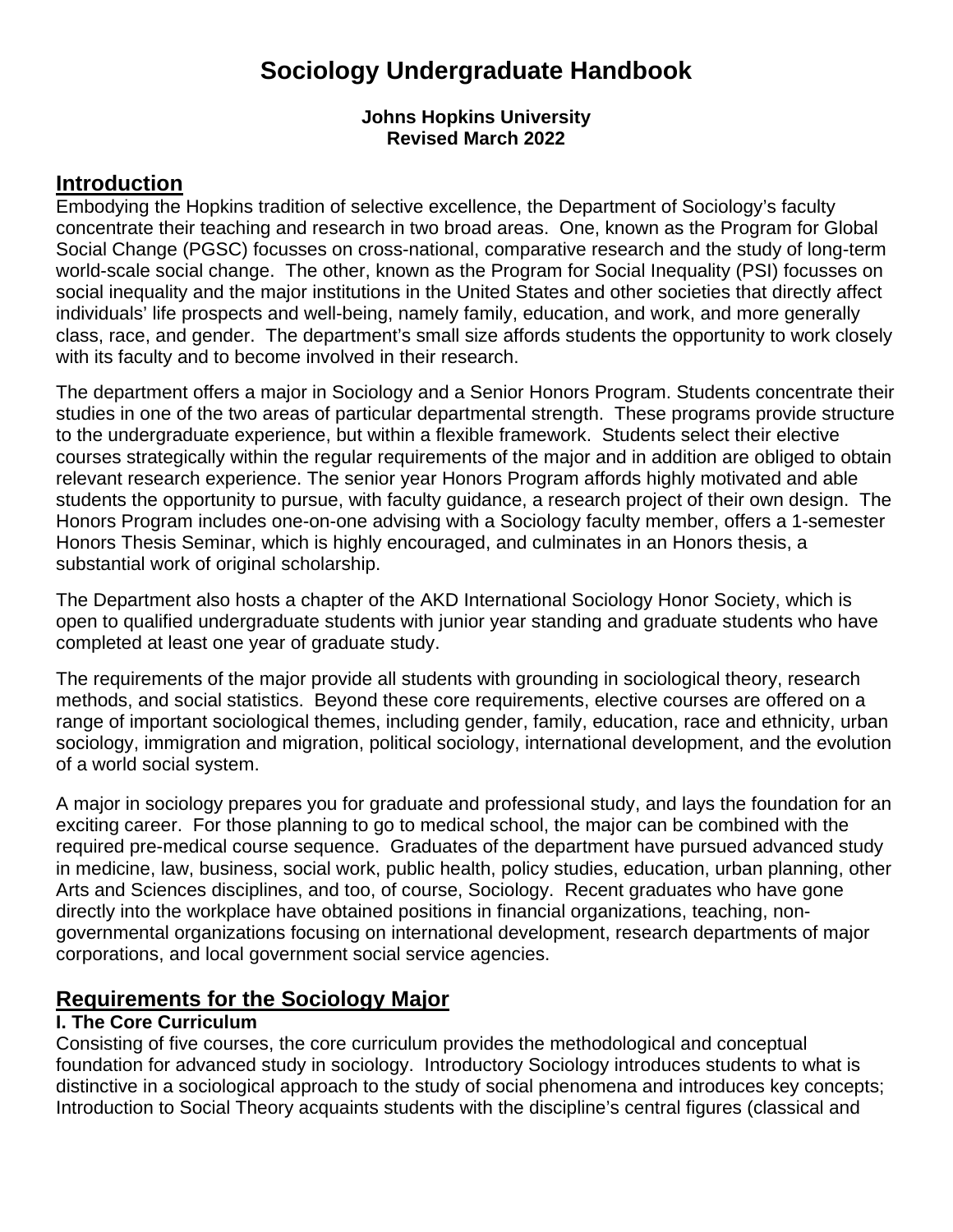contemporary) and their ideas, and a three-course methodological sequence covers essential research tools.

#### **230.101** *Introductory Sociology*

This course covers the basic concepts of sociology and applies these concepts to the analysis of human societies. Summer session course is permitted if taught by a department faculty member. (3 credits)

#### **230.202** *Research Methods*

The purpose of this course is to provide a sound introduction to the overall process of research and the specific research methods most frequently used by sociologists and other social scientists. The major topics covered include (1) scientific inquiry and the role of theory in research, (2) causation, (3) conceptualization and operationalization, (4) research designincluding experiments, survey research, field research, and comparative research. (3 credits)

#### **230.205** *Introduction to Social Statistics*

This course introduces students to the application of statistical techniques commonly used in sociological analysis. Topics include measures of central tendency and dispersion, probability theory, confidence intervals, chi-square, ANOVA, and regression analysis. Includes hands-on experience using statistical software for the analysis of data from various fields of social research.

Students may be able to satisfy this requirement if they have taken another JHU statistics course and add an additional sociology elective to their degree plan. Students pursuing this option should speak with their Sociology advisor. Students who have already taken another JHU Level 1 statistics course and did not get a "C" or higher in that course used to satisfy the 230.205 requirement should re-take the other course. In cases where this is not an appropriate option for a student, the student should speak with the Assistant Dean of Academic Advising to review options. Students with AP credit for EN.553.111 (a Level 1 statistics course) can either (1) take another class in the Sociology department (this may be a higher-level quantitative data analysis course or a substantive course) or (2) take AS.230.205 by requesting the Assistant Dean of Academic Advising for an exception to academic policy (see [https://advising.jhu.edu/academic](https://advising.jhu.edu/academic-requests/#exception)[requests/#exception](https://advising.jhu.edu/academic-requests/#exception) for directions). Such a request would override the block of registering for AS.230.205 due to having AP Exam credit for EN.553.111. If the exception is granted, students will lose credits from the AP exam when credit is earned in AS.230.205. (4 credits)

### **230.213** *Social Theory*

This course introduces classical sociological theories (with an emphasis on Marx, Weber, and Durkheim). Contemporary theoretical perspectives on social inequality, conflict, and social change are also explored. Emphasis is on understanding the theoretical constructs and applying them in the analysis of current social issues. (3 credits)

#### **EITHER**

### **230.322** *Quantitative Research Practicum*

This course provides "hands on" research experience applying sociological research tools and a sociological perspective to problems of substance. Quantitative methods will be emphasized, as applied to census data, survey data and/or archival data. Students will design and carry out a research project and write a research report. Introduction to Social Statistics (230.205) and Research Methods for the Social Sciences (230.202) are prerequisites. This course is restricted to Juniors and Seniors only. Sophomores require instructor permission. (3 credits)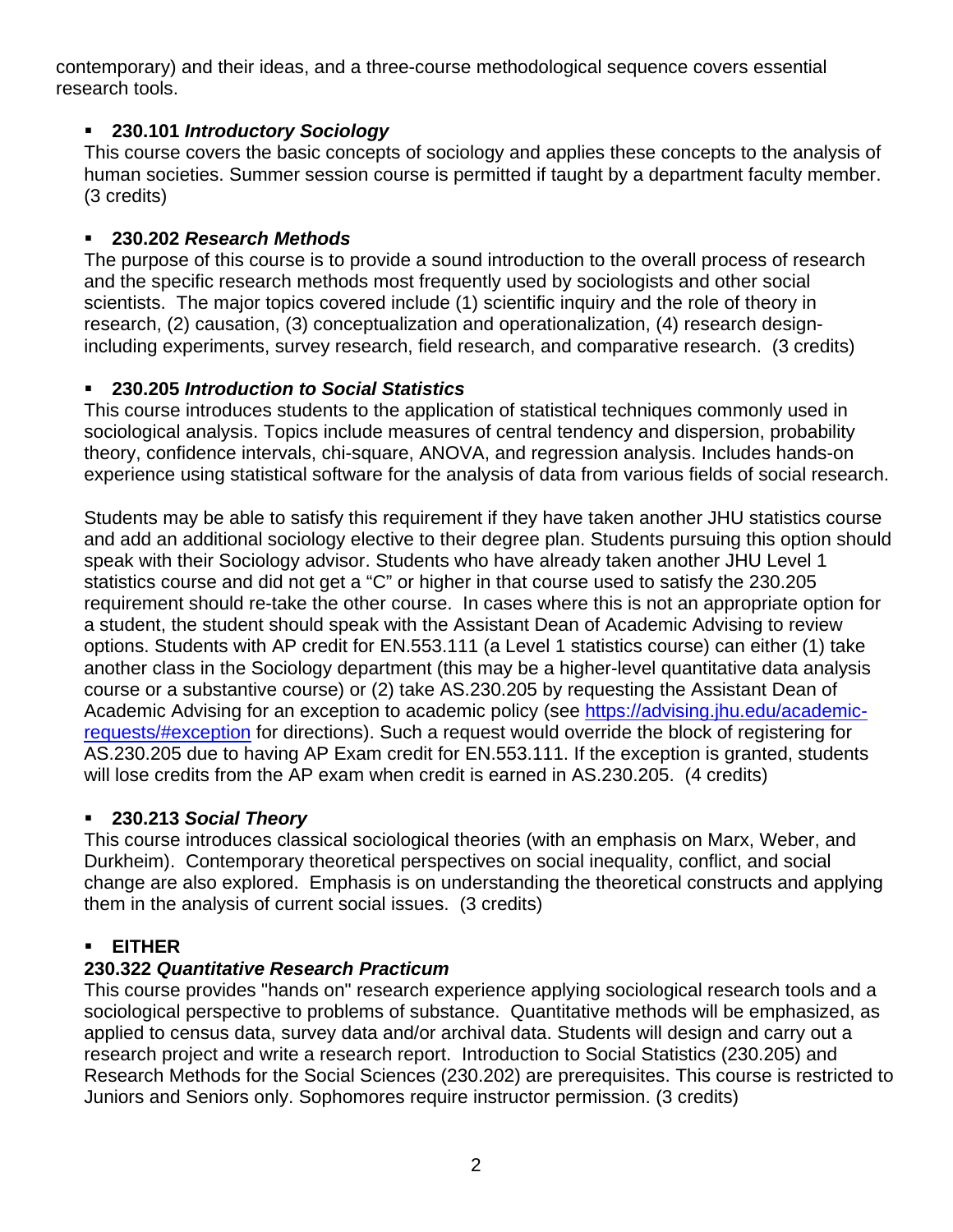#### **230.323** *Qualitative Research Practicum*

This course provides "hands on" research experience applying sociological research tools and a sociological perspective to problems of substance. Qualitative observational and/or interviewing methods will be emphasized. Students will design and carry out a research project and write a research report. Introduction to Social Statistics (230.205) and Research Methods for the Social Sciences (230.202) are prerequisites. This course is restricted to Juniors and Seniors only. Instructor permission required for prerequisite exemptions for all students (majors and nonmajors). Sophomores require instructor permission. (3 credits)

**OR**

#### **230.325 (S)** *Global Social Change & Development Practicum*

This course provides "hands on" research experience in comparative and historical sociology. Sociological research tools and perspectives will be used to analyze social structure, conflict and change. This course is suitable for both majors and non-majors, and fulfills the "research practicum" requirement for Sociology majors. Introduction to Social Statistics (230.205) and at least one substantive Sociology elective in the broad area of global social change are prerequisites. Instructor permission required for prerequisite exemptions for non-majors. This course is restricted to Juniors and Seniors only. Sophomores require instructor permission. (3 credits)

A grade of C or better is required in ALL courses.

**These courses must be taken as regular academic year courses (intersession courses CANNOT be counted toward major requirements) within the department. No substitutions are permitted (except in the case of 230.101 & 230.205 as noted above)**.

#### **II. The Elective Curriculum**

Six elective courses within the department and three elective social science courses in other departments enable students to customize their program of study. Depending on a student's interests and objectives, these courses may focus on a single theme, concentrate on a small set of themes, or sample the specific interests of the department's faculty. Whichever approach is taken, the goal is to craft an individualized program of study that will be a fulfilling intellectual experience. Constructing a personally satisfying roadmap through the major is ultimately the student's responsibility, but the student's faculty advisor stands ready to assist as a willing and eager partner in the process.

Of the six elective courses in sociology of three credits or greater, at least four must be nonintroductory courses (at the 200 level or above).

Three elective non-sociology courses carrying an "S" designation in at least two other departments or programs are required. These may be at any level.

A grade of "C" or better is required of all elective courses. Elective courses taken toward major cannot be taken Pass/Fail.

Departmental courses offered as part of the Arts and Sciences Summer Program may be used to fulfill one of the departmental elective requirements (intersession courses may not). One and two credit courses cannot be counted toward major requirements. Additionally, up to two of the six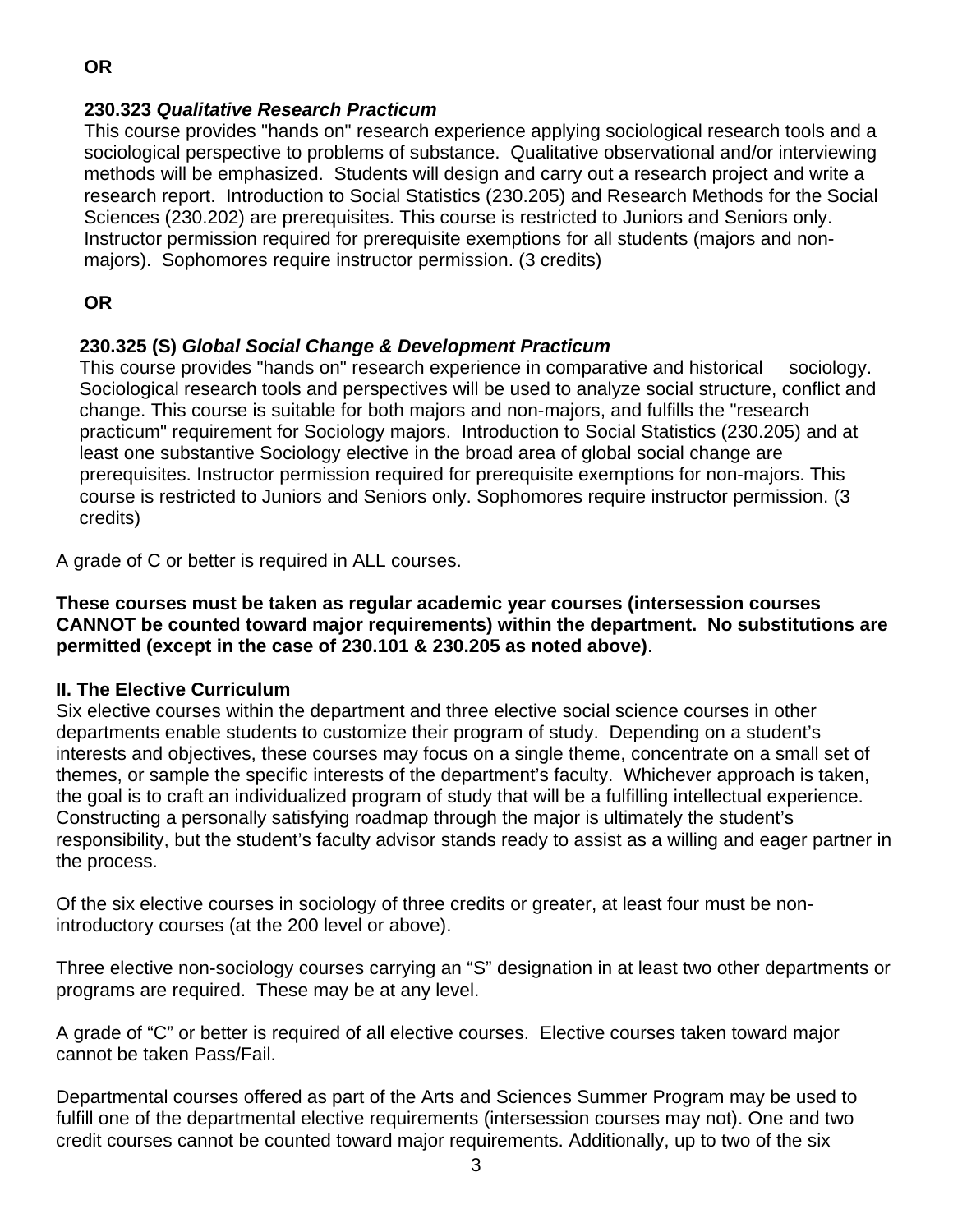sociology electives and one of the three non-departmental electives may be independent study or independent research courses, so long as they are at least three credits, taught by Hopkins faculty, and the workload and standards of evaluation are equivalent to what is expected of students in regular "on the books" courses.

For such courses, the instructor must certify, in writing, that the course satisfies the "equivalence" stipulation and the student's departmental advisor must accept that certification, again in writing (with a copy going to the department's Director of Undergraduate Studies). It is preferable that this be done before the fact, but it sometimes may not be clear at the outset that a course will be of sufficient scope or rigor, in which case after-the-fact certification is permissible. In either event, the student's faculty advisor, in consultation with the department's Director of Undergraduate Studies, has final authority in these matters.

Courses taught or supervised by faculty other than Hopkins Arts and Sciences and Engineering faculty occasionally may be used to fulfill the department's elective requirements. These may be transfer courses from other institutions, study abroad courses, and courses taught by faculty of other divisions of the University. In all such instances, **PRIOR** written authorization by the student's faculty advisor is required. However, in no instance may more than three departmental electives and one non-departmental elective be fulfilled by independent study courses, independent research courses, and approved courses taught by faculty other than Hopkins Arts and Sciences and Engineering faculty. Courses co-listed by Sociology and other Hopkins departments and programs are not subject to this restriction. For more information on these and related matters, the see the section below "Policy Regarding Substitutions."

#### **A total of 11 courses must be taken in the Sociology Department (i.e. courses with a 230 department designation)**

## **Honors Program**

Eligibility for the Sociology Honors Program requires completion of at least four of the five sociology core curriculum courses and at least two 300 level elective courses in sociology by the end of the junior year, with a Sociology GPA of 3.5 or higher. Additionally, by the time of graduation, all students must complete all remaining core curriculum and elective course requirements. Students interested in pursuing the Senior Honors Program must spend a total of TWO SEMESTERS registered for the Program (230.511 and 230.512).

The Honors Program involves securing a faculty thesis advisor from the Sociology Department prior to the start of those two semesters, completing 1 semester of the Honors Research Seminar (230.511) in their first semester of the Honors program, enrolling in 1 semester of the Honors Independent Study (230.512) with their thesis advisor in their second semester of the Honors Program, and submitting a sole-authored Honors thesis. Students will earn a total of 6 credits for the Honors program. The Honors Research Seminar (230.511) is required in the first semester of the Honors program, because it is designed to assist students in the early phase of their Thesis and to provide a community of peers in the Honors Program. Students are welcome to audit the second semester of the Honors Research Seminar without credit, if they wish. Note that the Honors Research Seminar is graded as Satisfactory/Unsatisfactory and cannot count as one of the Sociology elective classes required for the major.

NOTE: The thesis submitted for Honors in Sociology is not eligible to receive Honors in any another department.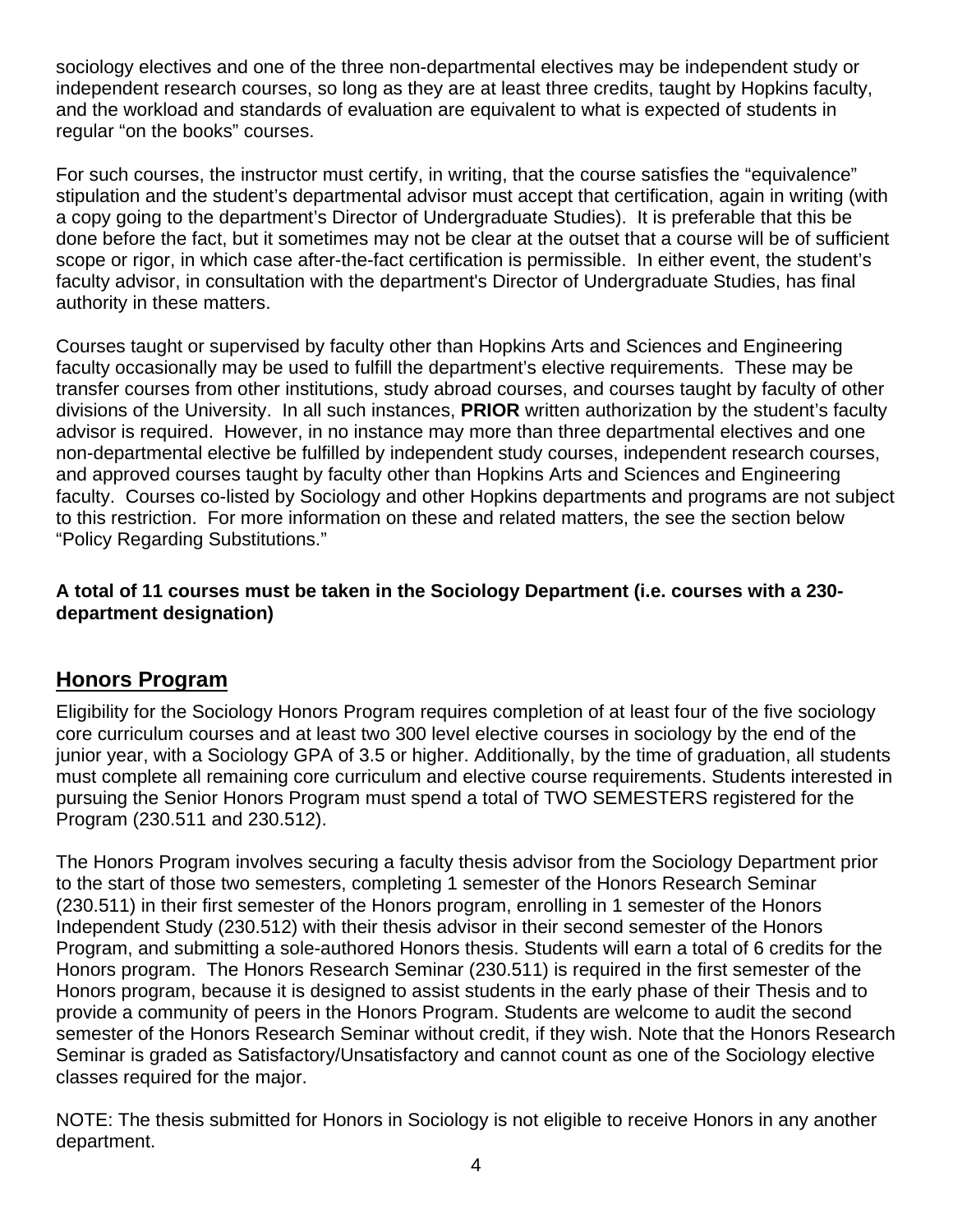In order to enroll in the Sociology Honors Program, a student must complete an application: Sociology-Honors-Thesis-Application 2022.pdf (jhu.edu) BEFORE registration for the two semester program begins. Therefore, those graduating in the spring of their senior year, must submit their application during the spring of their junior year. Those graduating earlier, must submit their application earlier (for example, by the end of the fall semester of their junior year, for those graduating in the fall of senior year). This application includes a provisional thesis title, 3-5-page description of the project, and a calendar of deadlines agreed upon between the thesis advisor and student (these deadlines are also important because they allow the DUS to submit honors candidates to the university for the graduation program in April). Students must email their completed Honors application (signed by their faculty advisor) to [sociology@jhu.edu.](mailto:sociology@jhu.edu)

The scope, obligations, and methods of evaluation for the final Honors thesis are worked out case-bycase between the student and the faculty thesis advisor. Of course, guidelines and goals vary and should be determined in consultation with the student's advisor. The result is an explicit contract whose particulars are binding. If students do not meet the deadlines agreed to in the application they will not be able to register for the second semester and will not receive honors. In the first semester of the Honors Program, students should expect to further develop their research question, conduct a literature review, formulate their research design, collect data, and begin preliminary data analysis in close consultation with their advisor. The Honors Seminar will help guide students through these steps, but students are also expected to maintain direct and regular communication with their thesis advisor through the first semester. By the end of the first semester, most students submit a 15- to 20 page paper to their advisor. The format or content of the paper will vary by faculty advisor, but generally include an articulation of the research question, a literature review, and a summary of the methods. The second semester of the Program is graded by the thesis advisor on the basis of the completed thesis, including an expanded literature review, revised research design, data analysis and conclusion, as well as any other revisions requested by the advisor. Completed honors theses are typically between 40 and 80 pages in length, double-spaced. An electronic copy of the honors thesis should be submitted as a Word document to the thesis advisor and to [sociology@jhu.edu](mailto:sociology@jhu.edu) by 4:00 pm on the Friday before the last day of classes in the semester of graduation.

#### **Human Subjects Approval**

Any honors candidate whose research directly involves working with human subjects must receive approval for the project from the Homewood Institutional Review Board (HIRB) [see: [https://homewoodirb.jhu.edu/\]](https://homewoodirb.jhu.edu/). Students should discuss the need for IRB approval with their thesis advisors, and be sure to allocate time for preparing and submitting an IRB application, if necessary. While many student research projects qualify for exemption, this can only be determined by the HIRB and thus requires a review by HIRB (which can sometimes take several months). Students proposing ethnographic work or other original data collection involving human subjects are encouraged to submit their proposal to the IRB as early in the process of the Honors Program as possible.

These requirements are in addition to the requirements for the major. These requirements also hold for students planning to graduate early; in these cases, students must begin the Honors Program in the spring semester of their Junior year. Honors students are also highly encouraged to take the 1 semester Honors Thesis Seminar, which will help walk them through the steps of crafting a research question, implementing the research, analyzing, writing and completing the Thesis. Enrollment decisions in the Honors Thesis Seminar (including which year to take it in and whether to take it) must be made in consultation with the student's faculty advisor in Sociology and the Seminar Instructor.

For double majors doing Honors in both majors, the Sociology Department will accept a single Honors Thesis that is jointly supervised by faculty of the two departments. The topic and methods of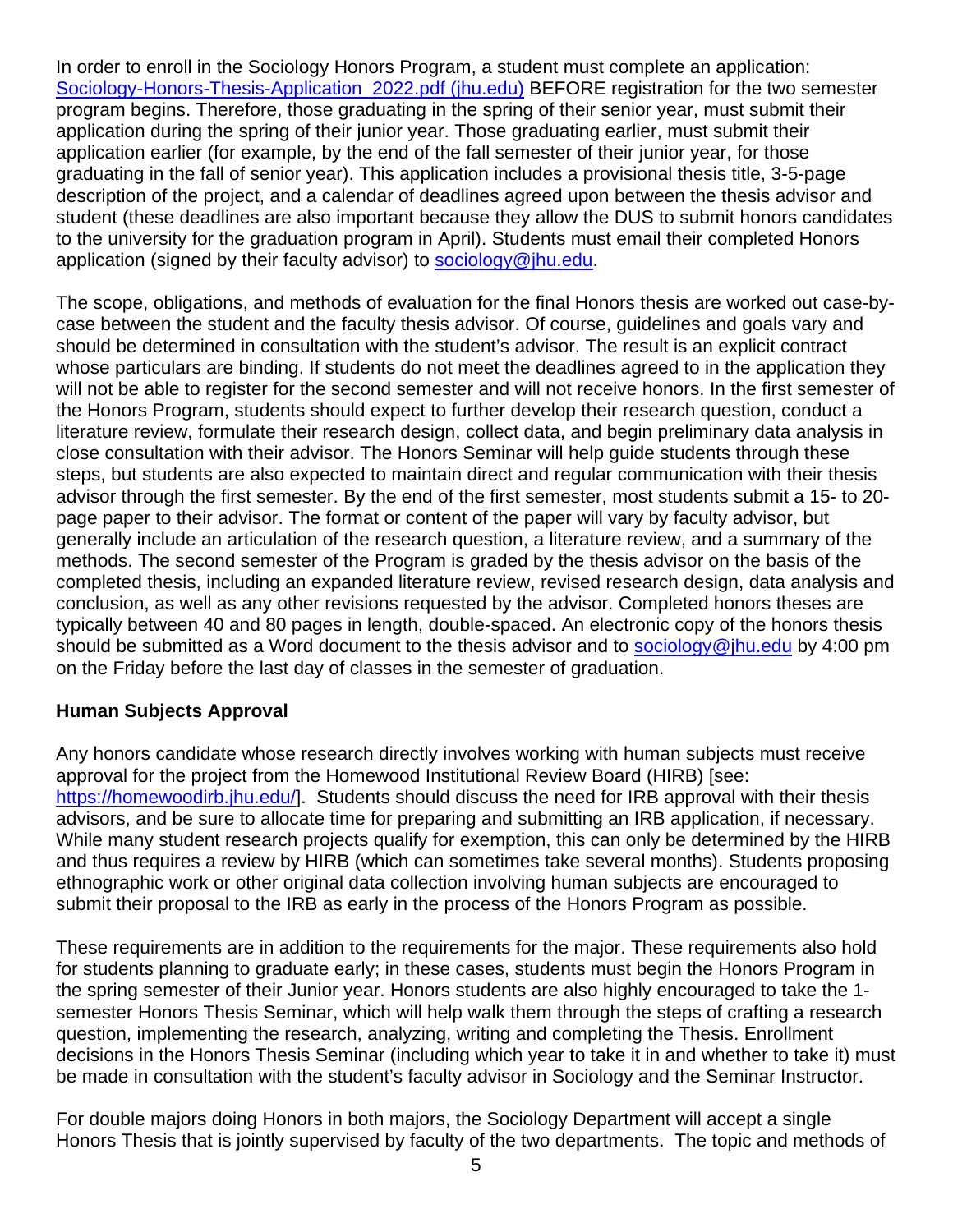the paper must be appropriate to both disciplines, as certified by the sponsoring faculty, and the student must fulfill all other requirements of both departments. Students who wish to avail themselves of this opportunity must coordinate the effort and secure appropriate faculty supervision.

#### . **Coleman Award**

The Coleman Award is typically given annually to the department's outstanding graduating senior. The award reflects academic achievements, departmental service, and engagement in public sociology. The recipient(s) of the award is chosen in two stages: first, the Undergraduate Committee will solicit letters of nomination and support from faculty and review these materials by the end of March; second, the Undergraduate Committee offers a candidate/slate of candidates and the faculty votes on the recipient(s) at the faculty meeting prior to the deadline for commencement. The deadline for submitting Coleman awardees for inclusion in the commencement program is mid April. All Coleman nominees must be in the process of completing an Honors Thesis (as confirmed by their thesis advisor) and have a GPA of at least a 3.5 at the time of nomination.

# **Grandparenting Provision**

The Department occasionally changes the requirements of its undergraduate major. When this happens, students are bound by the published statement of requirements in the Hopkins catalogue during their first year of study at Hopkins. However, those who choose to do so may elect to fulfill the new requirements.

# **Course Numbering**

To help students plan their program of study, the department adheres to Arts and Sciences course numbering conventions. Course titles also often convey useful information. Courses designated "Seminar," for example, typically are limited to no more than 15 students and involve a high degree of student participation through class presentations and/or discussion.

The course numbering system signals the degree of prior preparation in Sociology expected of students. In general, higher numbers connote more advanced readings, level of discourse, and standards of evaluation. Courses numbered in the 100 range are intended for first year students; those in the 200 range and are intended for first year students and sophomores. These courses presume little formal background in sociology. Three hundred and 400 level courses are intended for upper class persons, or especially well-prepared underclasspersons. These courses often assign readings from the professional literature not written specifically for undergraduate instruction. The 500-level series is reserved for experiential leaning courses – independent study, independent research, internships, and the Senior Honors Program. Six hundred level courses are for graduate students. Undergraduate admission into a 600-level course requires permission of the instructor.

JHU courses can only be cross-listed with Sociology if they are taught by a member of the Sociology department. All other requests should be sent to the DUS.

# **Foreign Language Study**

Foreign language study is **not required**, but it is strongly encouraged, especially for students considering graduate or professional study.

There are many considerations that favor the inclusion of foreign language study as part of a wellrounded undergraduate experience. Study of a foreign language is an essential component of a broad general education, especially in today's interconnected world. Many Ph.D. programs in Sociology require foreign language proficiency. Our major should give students a solid preparation for graduate school.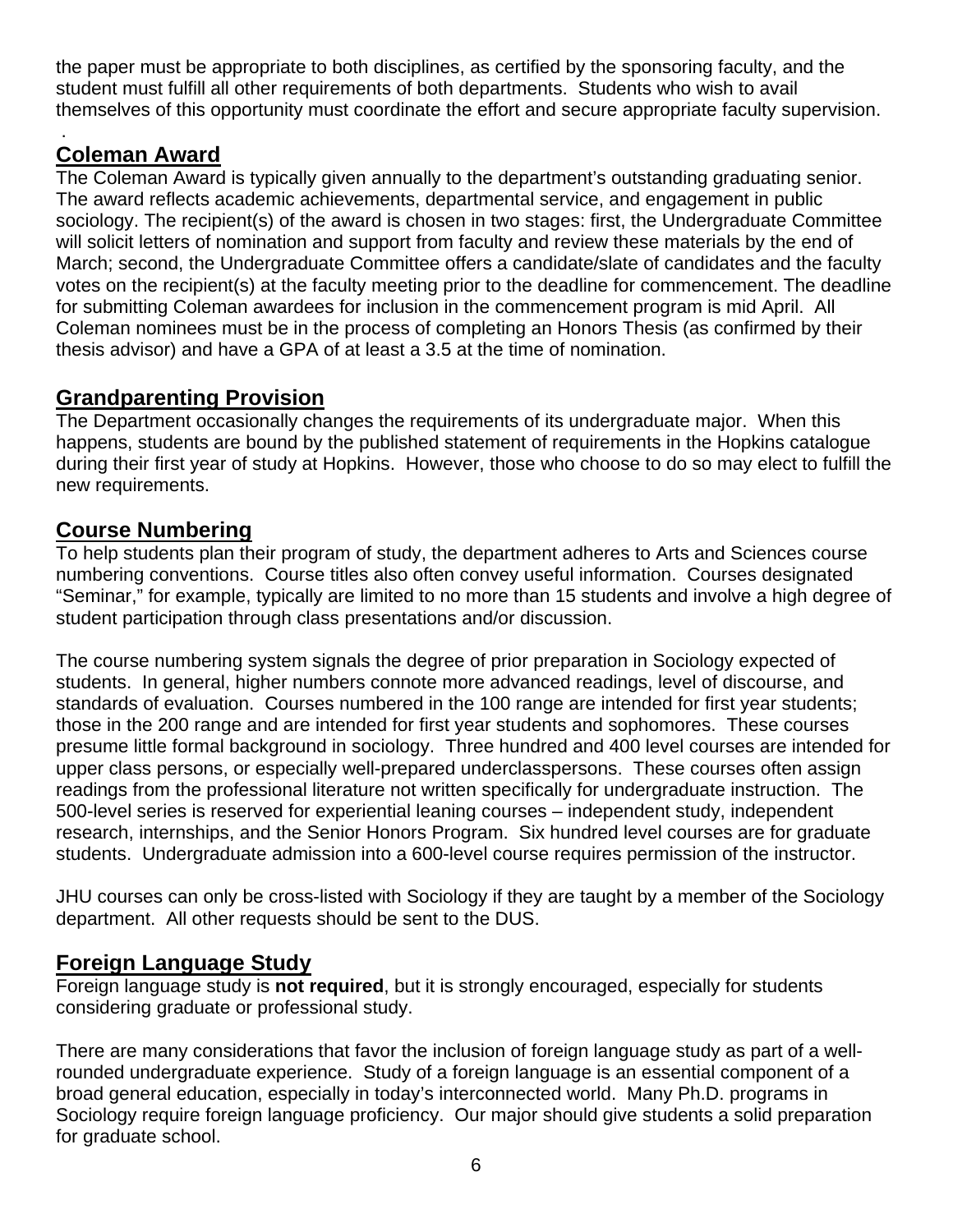Foreign languages are useful for research, no matter whether students will do research in the United States or outside the country. The point is obvious for research outside the US, in non-Englishspeaking countries. However, even in the US, given the major waves of immigration over the past several decades, a foreign language can be critical to conducting research in many settings.

Proficiency in a foreign language will help students' job prospects after graduation.

By being able to put themselves in the shoes of others, coping with a foreign language will be an asset to the development of students' sociological imaginations. Each language is constructed differently, revealing cultural diversity in the world. Moreover, struggling with a second language helps students understand what non-native English speakers are experiencing in today's world where English has become the "lingua franca."

# **Policy Regarding Substitutions for Courses from Other Universities**

It happens frequently that students wish to substitute courses taken elsewhere for those offered in the Department. These might be summer school courses, study abroad courses, courses taken elsewhere in the University, or, in the case of transfer students, courses taken at another institution under its degree requirements. Such matters generally are left to the discretion of the faculty advisor in consultation with the Department's Director of Undergraduate Studies. It should be understood that the standard for granting substitutions is high. Substitutions are rarely permitted for the department's "core curriculum" courses (with the exception of the Introduction to Social Statistics course, see above), and are not *typically* permitted or for the four required advanced Sociology elective courses (courses numbered 300 or above). A bit more latitude is permitted for the two other elective Sociology courses (level unspecified) and for the non-Sociology elective courses. However, it generally is expected that courses offered by the department will be taken in the department.

A window of one year is allowed for presenting such requests. For courses taken before the major is declared the request must be made during the student's first semester as a major. For courses taken while a major (typically these will be study abroad courses or summer school courses), the request *should be made in advance, but no later than* the next school year.

Candidates for substitutions must be comparable in rigor and scope to the courses in the regular Hopkins curriculum. A grade of "B" or better is required. Requests must be made in writing, with supporting documentation of rigor, scope, and grade performance. These advance requests for substitution are provisional until the courses are completed, but the student may receive guidance about which courses may be permitted. The requests must first be made with the student's sociology advisor after reviewing progress toward completing the major.

Once the advisor has reviewed the request, then the request goes to the DUS and the Undergraduate Committee for approval. For final approval, the Undergraduate Committee requires the syllabus for the petitioned course, as well as a writing sample.

For study abroad course requests, the same policy applies, however, the student must first get approval from the Study Abroad Advisor for the courses. Approval from JHU first—Junior year abroad advisor. after reviewing progress toward completing the major.

## **Experiential Learning**

Experiential learning outside the traditional classroom affords students an opportunity to individualize their experience as a major. In broad terms, there are three types of experiential learning available to Sociology majors: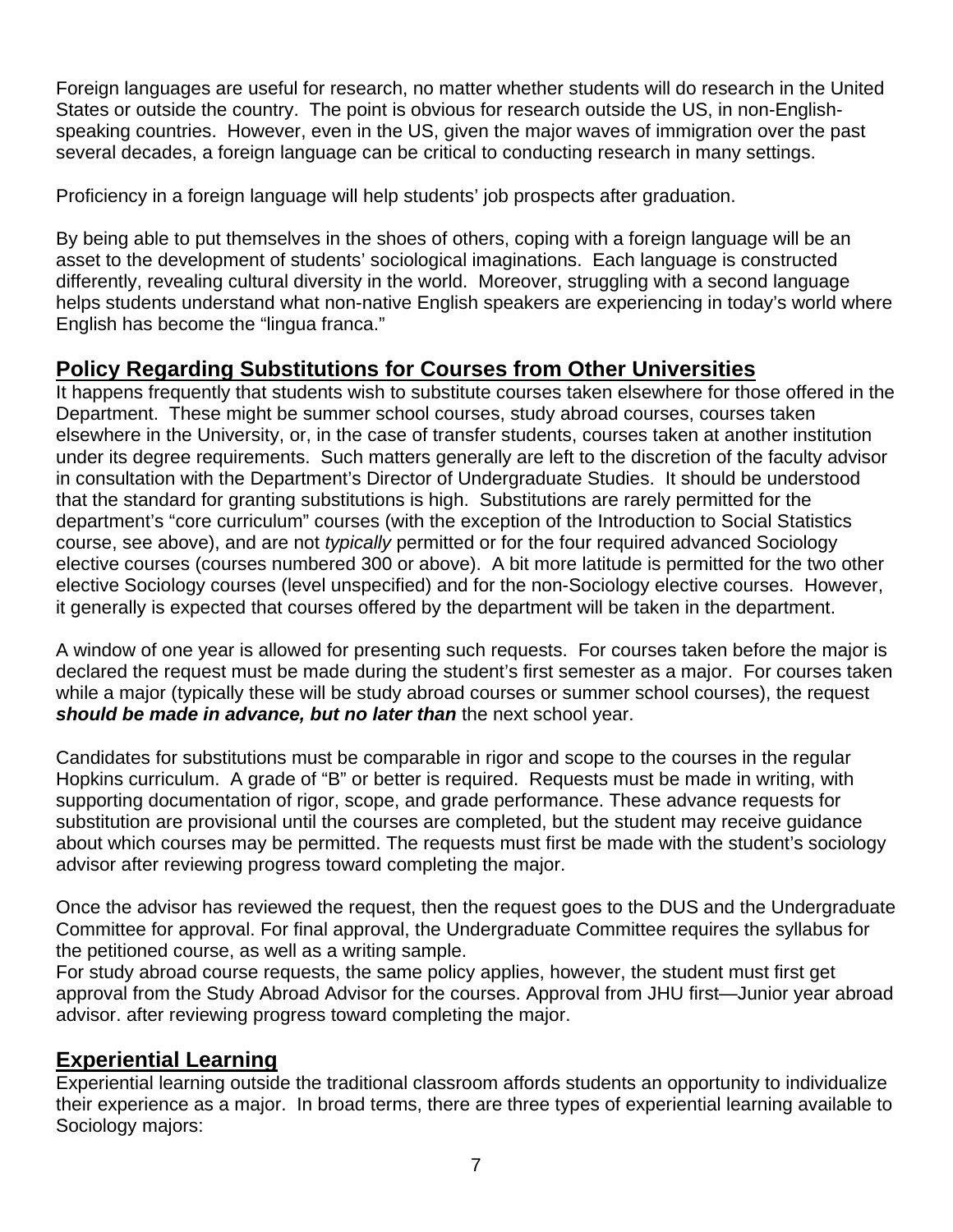- *Independent Study (*230.500*)-3 credits:* Enables the student to pursue individual investigation and reading in a field of special interest, under the direct supervision of a member of the Sociology faculty, which results in a substantive paper or report containing significant analysis and interpretation of the topic.
- *Research Assistantship* (230.501)*-3 credits:* Enables a student to work directly with a member of the Sociology faculty as a research assistant on an existing research project. Scholarly research is work that involves scientific process/method, i.e. the collection of and analysis of data appropriate to the research problem.
- *Internship (230.507) or Summer Internship (230.598)-1 credit:* Enables a student to craft a research-oriented internship that addresses an issue of sociological interest, under the direct supervision of a member of the Sociology faculty. This must conclude with a written reflection or presentation on the student's experience and its relevance to sociology.

NOTE: Independent study and independent research courses may be used to fulfill major requirements for an elective, while internships cannot.

Students wishing to take 500, 501, 507, or 598 must find a sociology faculty member to supervise the course. Students must also submit a proposal with their faculty supervisor to the DUS for approval by the UG Committee. The proposal should specify why the student wants to conduct this independent work, whether or not they are requesting this course to count toward a sociology elective major requirement, what the semester's work will entail, and how the work will be assessed by the faculty supervisor. The proposal should also explain how the program fits in their program of study and why current courses do not offer the same opportunities. Proposals must be submitted to the DUS by email 2 weeks prior to the add deadline for the course.

The scope, obligations, and methods of evaluation for such courses are worked out case-by-case between the student and the supervising faculty sponsor. The result is an explicit contract whose particulars are binding. The following rules apply to independent study and independent research courses:

1). Each credit hour should reflect 40 hours of work on the project.

2). Projects that receive academic credit must be unpaid.

3). A maximum of three credits for experiential learning courses may be earned in a semester or summer.

The same guidelines apply to Internships, although Internships must be taken Satisfactory/Unsatisfactory.

Students usually identify internship opportunities and opportunities for independent study and independent research themselves, but the Department is here to help when needed. Students should consult with their faculty advisor and/or the Department's Director of Undergraduate Studies. The Johns Hopkins Career Center website, [http://www.jhu.edu/~careers,](http://www.jhu.edu/%7Ecareers) contains useful information and resources for students interested in obtaining internships. Students may also visit the Career Center on the third floor of Garland Hall.

Undergraduates may register for these courses during the summer without paying additional tuition. .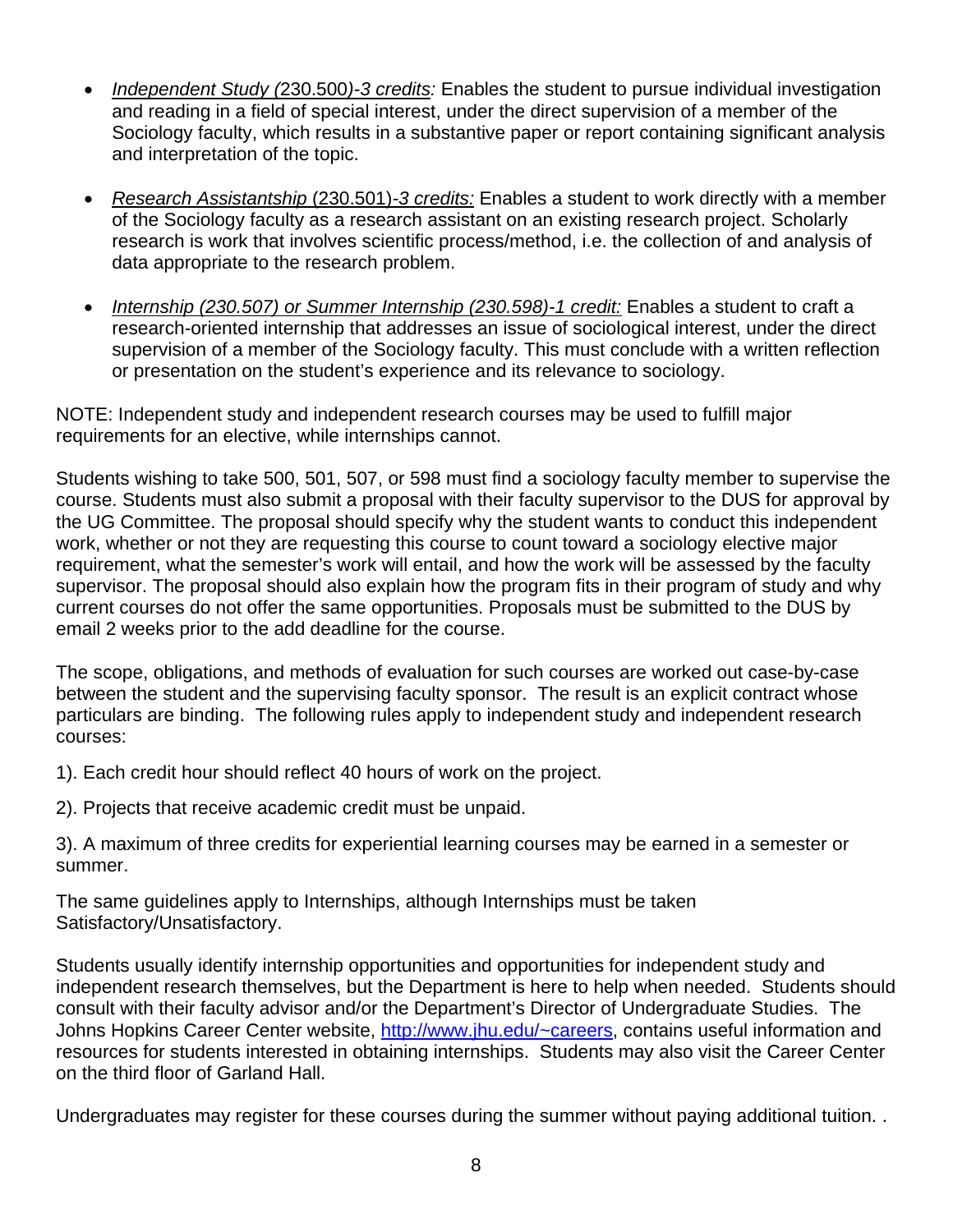# **The Sociology Honor Society - AKD**

In spring 2006, the Sociology department was awarded a chapter of the AKD Sociology honor society. The chapter welcomed eleven new initiates that year, two faculty members, two graduate students, and seven undergraduates.

AKD stands for Alpha Kappa Delta. It is an open, democratic, international society of scholars dedicated to the ideal of Athropon Katamanthanein Diakonesein or "to investigate humanity for the purpose of service." AKD seeks to acknowledge and promote excellence in scholarship in the study of sociology, the research of social problems, and such other social and intellectual activities as will lead to improvement of the human condition.

AKD was founded at the University of Southern California in 1920 and affiliated with the Association of College Honor Societies in 1967. There are more than 50,000 lifetime members and over 500 chapters of the Society. These are persons with academic records showing excellence in sociology.

Initiates receive an AKD Handbook, a Chapter pin, a certificate of membership, and a membership activation form. Members who submit completed activation forms receive a one-year subscription to *Sociological Inquiry*, the official journal of the Society, the Alpha Kappa Delta Newsletter, election materials, and other services. In addition, the Society sponsors student paper contests, provides honoraria for initiation speakers, provides funds for student travel to regional sociological meetings, funds research symposia, sponsors a distinguished lecture series at the Annual Meeting of the American Sociological Association, and contributes annually to the ASA Minority Scholarship Fund. AKD members wear AKD honor cords at graduation ceremonies.

AKD Chapters are important in the academic, professional, and social lives of student and faculty members. They provide opportunities for initiating and sharing activities in keeping with the purposes of the Society. Our local chapter affords the opportunity for faculty, graduate students and undergraduate students to interact informally and to plan together events to enrich the intellectual and social life of the Department.

To be eligible for membership, majors must have at least junior year standing, an overall GPA of at least 3.0, a sociology GPA of at least 3.5 and have taken at least four courses in sociology.

Election to Alpha Kappa Delta is without regard to race, creed, or national origin. For more information, interested students should contact AKD Faculty Chapter Representative: [sociology@jhu.edu](mailto:sociology@jhu.edu)

### **Advising System**

The department maintains a two-tiered advising system. Each major is assigned an individual faculty advisor; additionally, the Director of Undergraduate Studies is available for consultation when the faculty advisor is unavailable and to adjudicate problems.

A student's faculty advisor is his/her primary resource person in the department. The advisor is responsible for overseeing (and approving) each semester's registration and for making sure the advisee stays on track for graduation. That is the policing role of the advisor, and it is important to all concerned that it be discharged conscientiously. But advisors also are caring and knowledgeable members of the faculty, and students – all students — ought to take advantage of the help they can provide. Your advisor is available to discuss opportunities in the department beyond the formal requirements (e.g., the Certificate Programs; the Senior Honors Program), to help locate suitable experiential learning opportunities, and to talk with you about life at and beyond Hopkins. Students